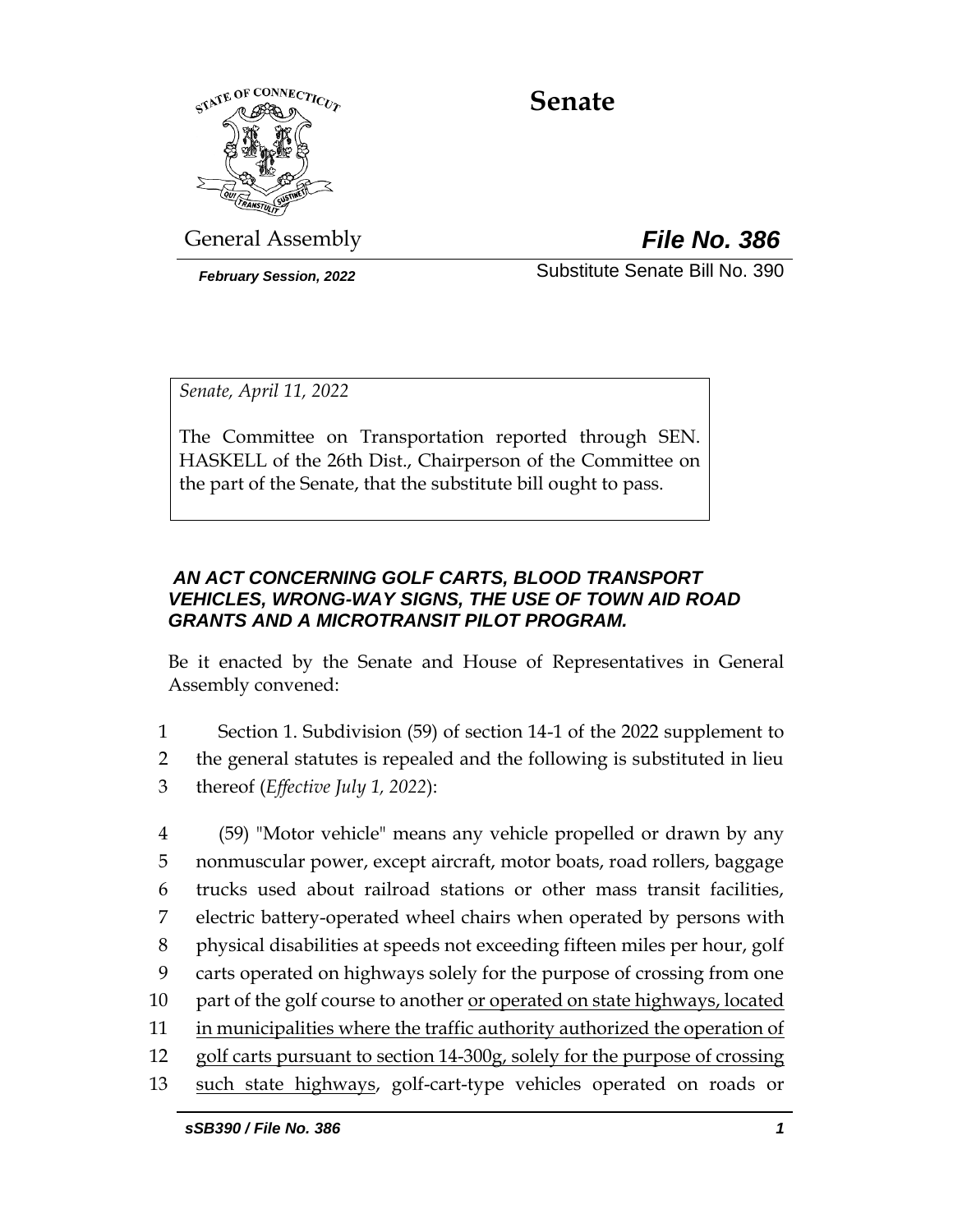highways on the grounds of state institutions by state employees, agricultural tractors, farm implements, such vehicles as run only on rails or tracks, self-propelled snow plows, snow blowers and lawn mowers, when used for the purposes for which they were designed and operated at speeds not exceeding four miles per hour, whether or not the operator rides on or walks behind such equipment, motor-driven cycles, as defined in section 14-286, special mobile equipment, as defined in section 14-165, mini-motorcycles, as defined in section 14-289j, electric bicycles, electric foot scooters and any other vehicle not suitable for operation on a highway;

 Sec. 2. (NEW) (*Effective October 1, 2022*) (a) As used in this section, (1) "high occupancy vehicle lane" means a traffic lane reserved for the exclusive use of vehicles with an operator and one or more passengers, (2) "blood transport vehicle" means a motor vehicle owned by a nonprofit general blood banking operation or nonprofit blood collection facility licensed by the state that transports human blood and blood products, and (3) "blood products" means any substance derived from human blood, including, but not limited to, plasma, platelets and red or white blood cells.

 (b) The Office of the State Traffic Administration may designate a lane on any multiple lane limited access highway as a high occupancy vehicle lane and erect or cause to be erected signs identifying any such high occupancy vehicle lane. The office shall permit the operator of a blood transport vehicle to use any such high occupancy vehicle lane, regardless of the number of passengers in such vehicle, provided the operator (1) is transporting human blood and blood products between a collection point and a hospital or storage center; (2) displays a removable decal or sign indicating such vehicle is transporting human blood and blood products between a collection point and a hospital or storage center on each side of such vehicle and at the rear of such vehicle; and (3) displays the logo or emblem of the nonprofit general blood banking operation or nonprofit blood collection facility, as the case may be, on each side of such vehicle.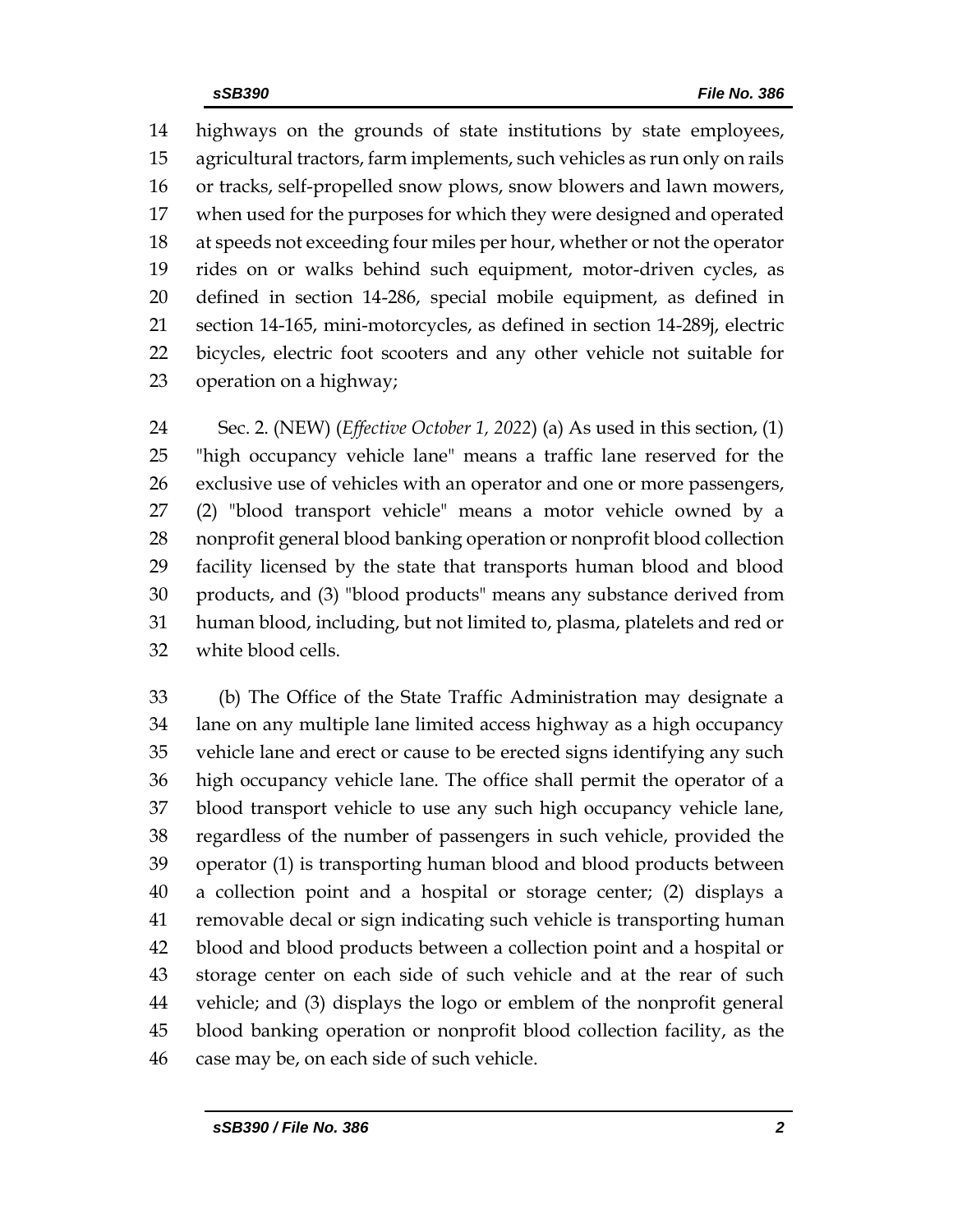(c) The Office of the State Traffic Administration may adopt regulations, in accordance with the provisions of chapter 54 of the general statutes, to implement the provisions of this section.

 Sec. 3. (*Effective from passage*) Not later than January 1, 2024, the Commissioner of Transportation shall complete the installation of wrong-way signs, as described in subdivision (13) of subsection (a) of section 40 of public act 20-1, on exit ramps from interstate highways that are prone to motor vehicle accidents.

 Sec. 4. Section 13a-175a of the general statutes is repealed and the following is substituted in lieu thereof (*Effective July 1, 2022*):

 (a) **[**For**]** Except as provided in subsection (b) of this section, for each fiscal year there shall be allocated twelve million five hundred thousand dollars out of the funds appropriated to the Department of Transportation, or from any other source, not otherwise prohibited by law, to be used by the towns for construction, reconstruction, improvement or maintenance of highways, sections of highways, bridges or structures incidental to highways and bridges or the improvement thereof, including the plowing of snow, the sanding of icy pavements, the trimming and removal of trees, the installation, replacement and maintenance of traffic signs, signals and markings, **[**and**]** for traffic control and vehicular safety programs, traffic and parking planning and administration, and other purposes and programs related to highways, traffic and parking, **[**and**]** for the purposes of providing and operating essential public transportation services and related facilities, and for the purposes of engineering studies and planning services related to efforts regarding flood mitigation and municipal stormwater planning.

 (b) **[**Notwithstanding the provisions of subsection (a) of this section, the**]** The Secretary of the Office of Policy and Management, in the secretary's discretion, may approve the use of funds by a town for purposes other than those enumerated in **[**said**]** subsection (a) of this section.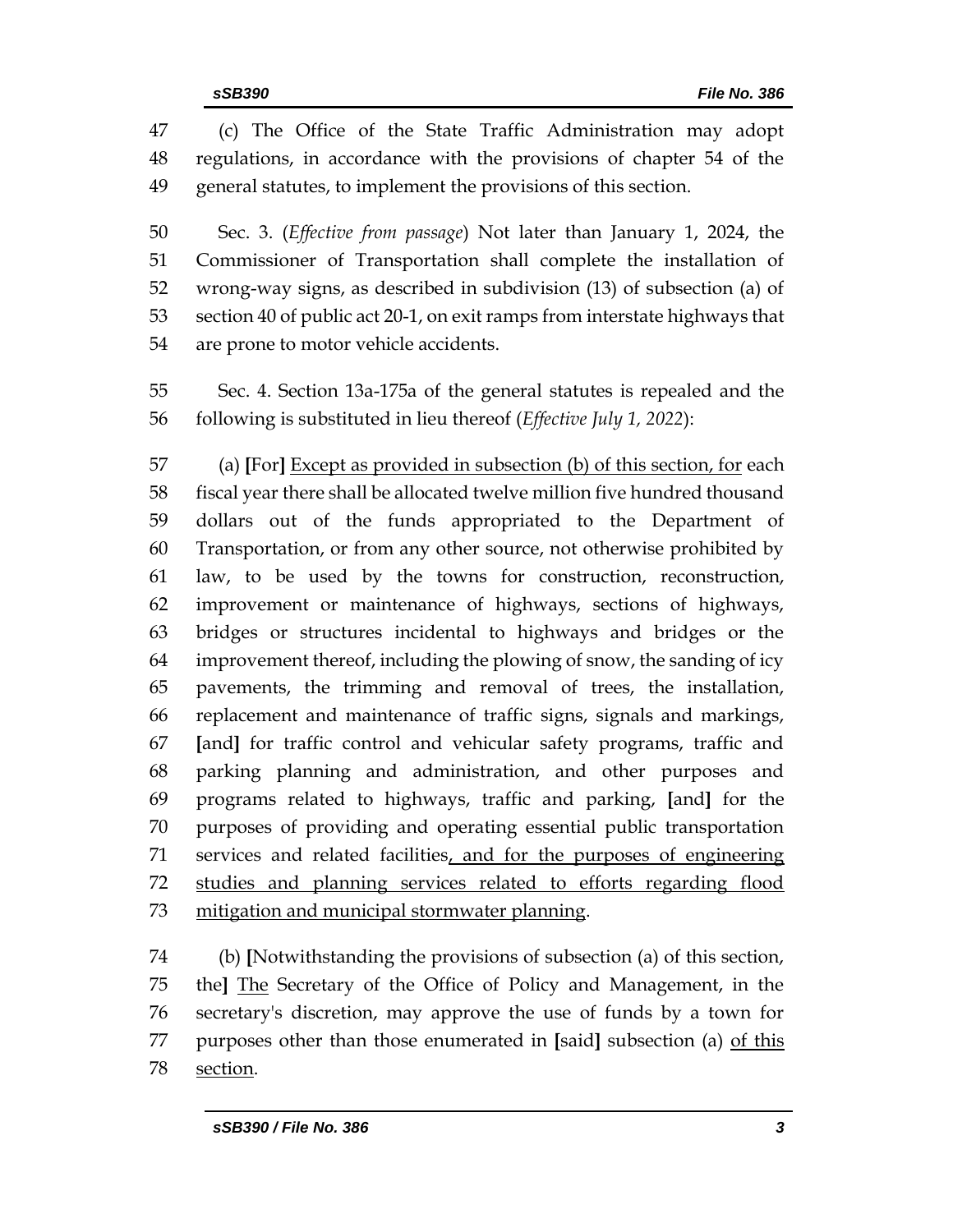Sec. 5. (*Effective from passage*) (a) As used in this section, "microtransit" means transportation by a multipassenger vehicle that uses a digital network or software application service to offer fixed or dynamically allocated routes and schedules in response to individual or aggregate consumer demand.

 (b) The Commissioner of Transportation shall establish a pilot program to test microtransit services in the state, including rural areas not currently served by public transportation. The commissioner may enter into agreements with third parties to provide such services.

 (c) Not later than January 1, 2025, the commissioner shall submit a report on the implementation of the pilot program and recommendations concerning the future deployment of microtransit services in the state to the joint standing committee of the General Assembly having cognizance of matters relating to transportation, in accordance with the provisions of section 11-4a of the general statutes.

| This act shall take effect as follows and shall amend the following<br>sections: |                 |             |  |  |
|----------------------------------------------------------------------------------|-----------------|-------------|--|--|
|                                                                                  |                 |             |  |  |
| Section 1                                                                        | July 1, 2022    | $14-1(59)$  |  |  |
| Sec. 2                                                                           | October 1, 2022 | New section |  |  |
| Sec. 3                                                                           | from passage    | New section |  |  |
| Sec. 4                                                                           | July 1, 2022    | 13a-175a    |  |  |
| Sec. 5                                                                           | from passage    | New section |  |  |

# *Statement of Legislative Commissioners:*

Section  $2(a)(3)$  was rewritten for accuracy and in Section  $5(c)$ , "of microtransit services in the state" was added for clarity.

*TRA Joint Favorable Subst.*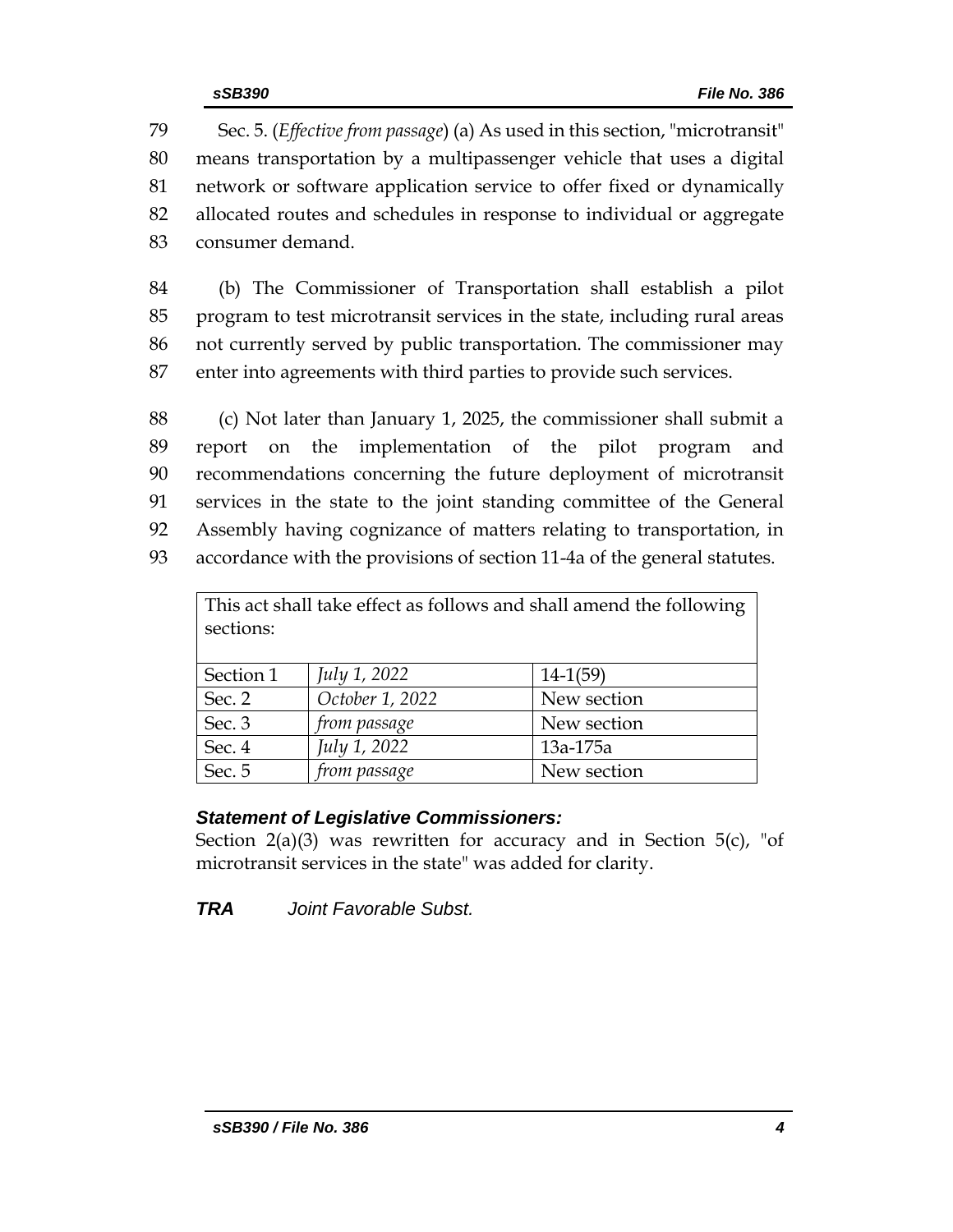*The following Fiscal Impact Statement and Bill Analysis are prepared for the benefit of the members of the General Assembly, solely for purposes of information, summarization and explanation and do not represent the intent of the General Assembly or either chamber thereof for any purpose. In general,*  fiscal impacts are based upon a variety of informational sources, including the analyst's professional *knowledge. Whenever applicable, agency data is consulted as part of the analysis, however final products do not necessarily reflect an assessment from any specific department.*

# *OFA Fiscal Note*

#### *State Impact:*

| <b>Agency Affected</b>       | <b>Fund-Effect</b> | FY 23 \$         | FY 24 \$ |
|------------------------------|--------------------|------------------|----------|
| Department of Transportation | TF - Cost          | Up to<br>200,000 | None     |

Note: TF=Transportation Fund

#### *Municipal Impact:* None

#### *Explanation*

**Section 3** requires the Department of Transportation (DOT) to complete the installation of wrong-way signs as authorized in PA 20-1 and does not result in a fiscal impact because relevant costs for the signs have already been allocated by the State Bond Commission.

**Section 4** expands the eligible use of town aid road funds for additional purposes and does not result in a fiscal impact as it does not change any municipality's grant funding or the total authorization for the grant.

**Section 5** requires DOT to establish a microtransit pilot program and authorizes the Department to enter into agreements with third parties to provide such services. The fiscal impact of this section will depend on the scope of the pilot and whether any federal or local funds are available as a cost share. Based on prior experience in the state, it is expected that a local or regional pilot could cost up to \$200,000.

The other sections of the bill do not result in a fiscal impact.

## *The Out Years*

None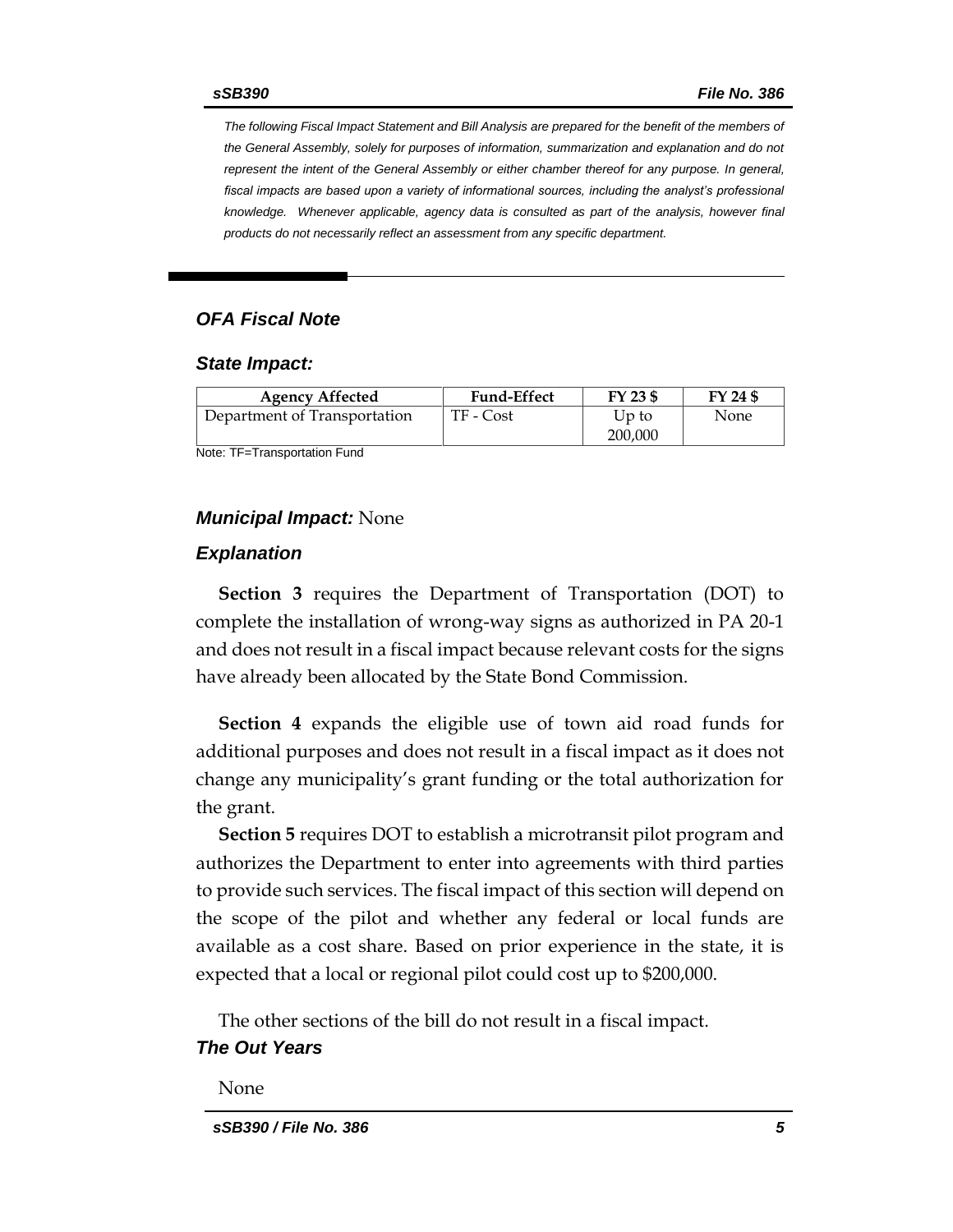# **OLR Bill Analysis**

**sSB 390**

# *AN ACT CONCERNING GOLF CARTS, BLOOD TRANSPORT VEHICLES, WRONG-WAY SIGNS, THE USE OF TOWN AID ROAD GRANTS AND A MICROTRANSIT PILOT PROGRAM.*

# **SUMMARY**

This bill makes the following unrelated changes in the transportation statutes:

- 1. allows golf carts to cross state-owned roads located in municipalities that have authorized golf cart use on municipal roads (see BACKGROUND) (§ 1),
- 2. allows "blood transport vehicles" to use high occupancy vehicle (HOV) lanes under specified conditions and codifies the Office of the State Traffic Administration's (OSTA) authority to designate and make rules for HOV lanes (§ 2),
- 3. makes engineering studies and planning services for flood mitigation and municipal stormwater planning eligible uses of town aid road (TAR) funds (§ 4), and
- 4. requires the Department of Transportation (DOT) to establish a microtransit pilot program (§ 5).

The bill also sets January 1, 2024, as the deadline by which DOT must finish installing wrong way signs on exit ramps from interstate highways that are prone to accidents, as required in the 2020 bond act (PA 20-1, § 40) (§ 3).

EFFECTIVE DATE: Upon passage, except that the (1) golf cart and TAR provisions are effective July 1, 2022, and (2) HOV provision is effective October 1, 2022.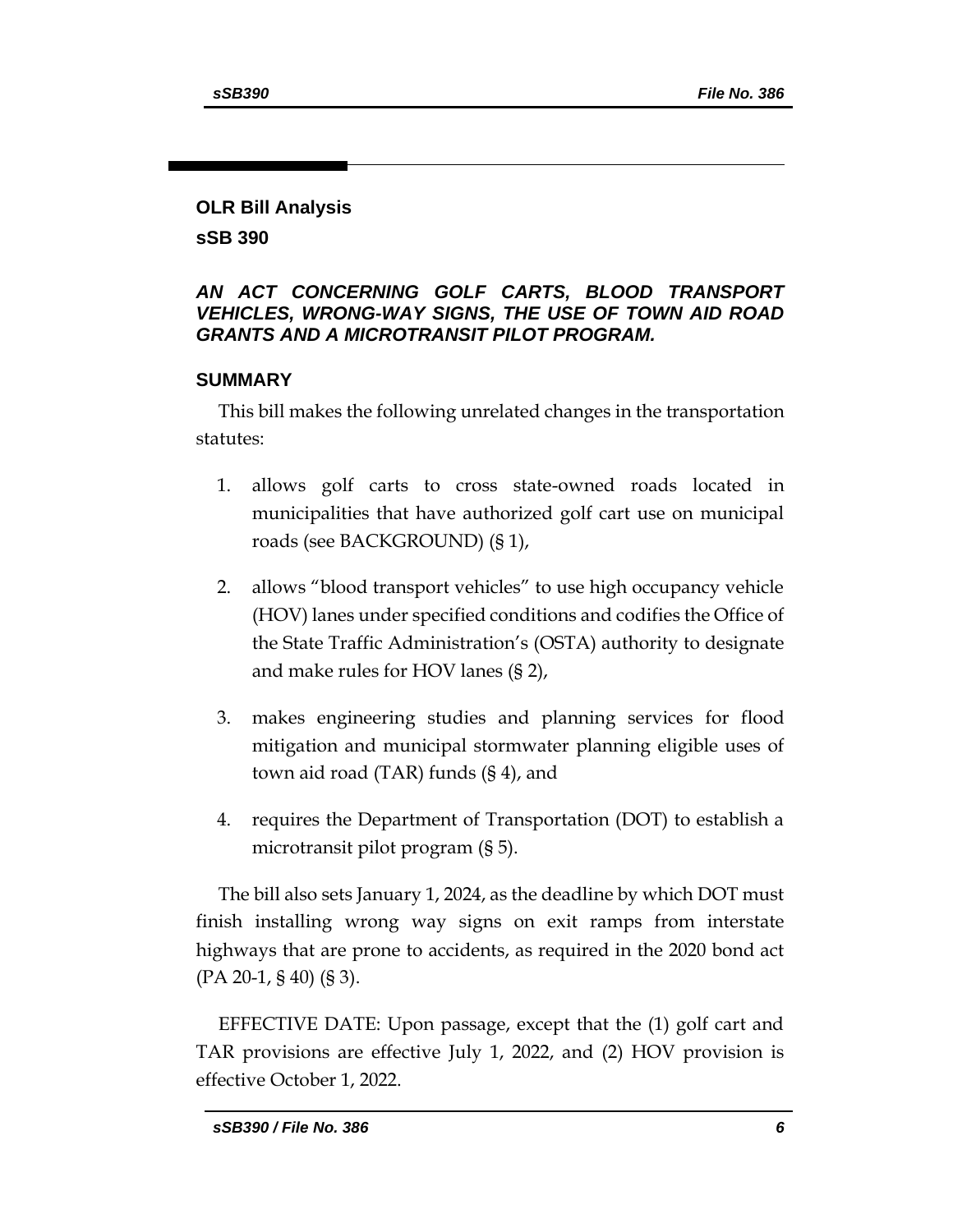# **§ 1 — GOLF CARTS CROSSING STATE ROADS**

The bill allows golf carts to cross state-owned roads in municipalities that have authorized golf cart use on municipal roads. It does so by exempting golf carts in this specific circumstance from the definition of motor vehicle, which allows them to operate unregistered. In practice, golf carts are considered unsuitable for public road use and therefore cannot be registered with the Department of Motor Vehicles.

Existing law already allows golf carts to cross state-owned roads to travel from one part of a golf course to another.

# **§ 2 — HOV LANES AND BLOOD TRANSPORT VEHICLES**

Under existing agency practice, OSTA designates lanes on multi-lane limited access highways as HOV lanes and erects signs indicating the lanes and the rules for their use. The bill codifies this authority and allows OSTA to adopt regulations to implement the bill's provisions.

The bill also requires OSTA to allow "blood transport vehicles" to use HOV lanes, regardless of the number of passengers, when the vehicle is transporting human blood and blood products between a collection point and a hospital or storage center. A blood transport vehicle is a vehicle owned by a nonprofit general blood banking operation or statelicensed nonprofit blood collection facility and used to transport blood and blood products (e.g., plasma or platelets).

To use the HOV lane, the bill requires blood transport vehicles to display, on each side and the rear, a removable decal or sign indicating that it is transporting blood and blood products between a collection point and a hospital or storage center. The vehicle must also display the logo or emblem of the blood banking operation or collection facility, as applicable, on each side of the vehicle.

Federal law establishes HOV lane rules that states must follow, generally requiring that the lanes be restricted to vehicles with at least two occupants with certain exceptions (23 U.S.C. § 166). The recent federal infrastructure bill expanded these exceptions to include blood transport vehicles (Infrastructure Investment and Jobs Act, P. L. 117-58,